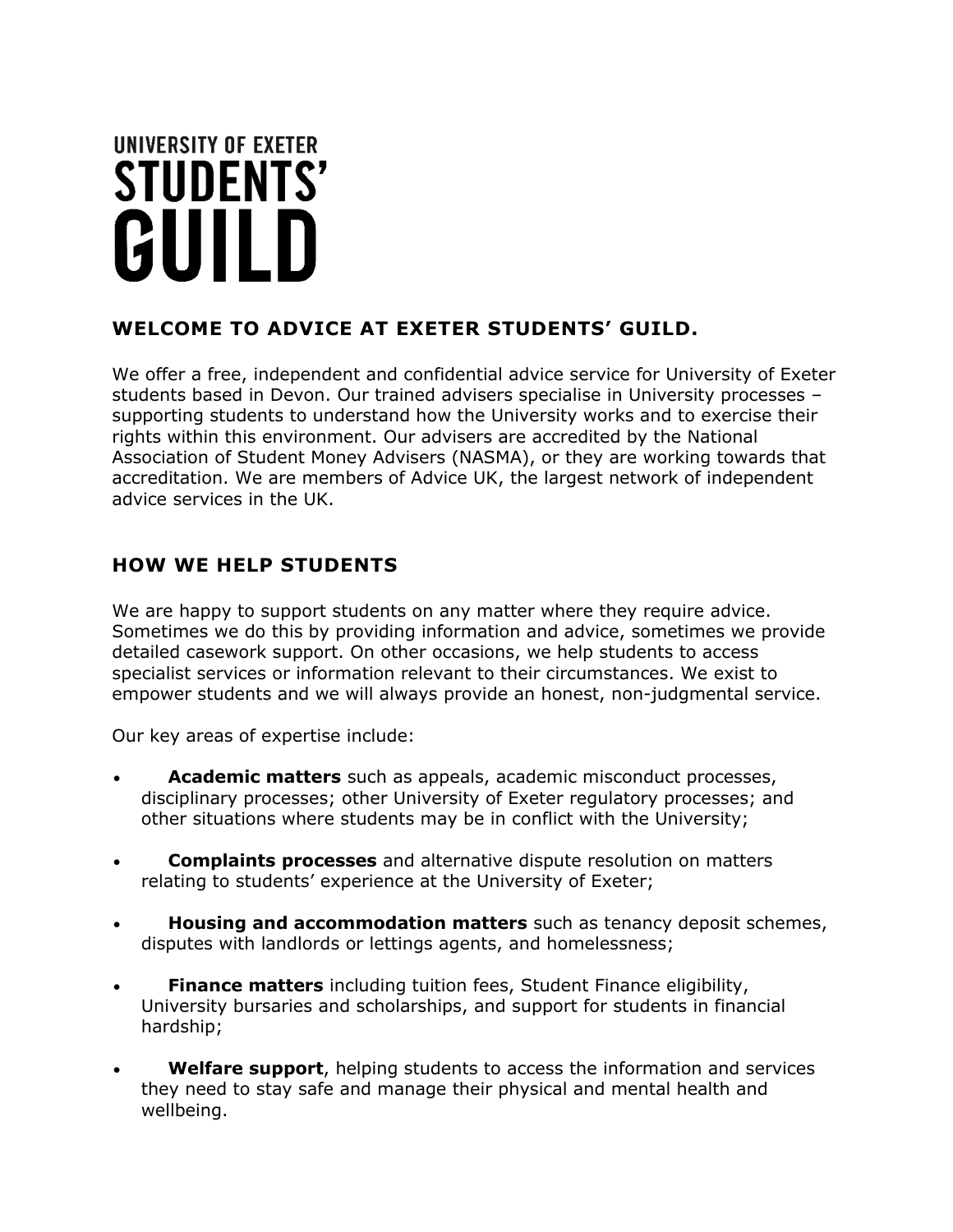Areas where we are unable to provide advice and will instead signpost students include:

- Counselling support and other wellbeing support which is best provided by qualified practitioners;
- Immigration advice and support;
- Legal matters or requests for legal advice.

#### **Students wishing to access our advice service should email [advice@exeterguild.com.](mailto:advice@exeterguild.com)**

**We aim to respond to all emails within five working days and, where possible, we will respond more quickly than this.** When there is a high demand on the service this unfortunately may be longer. Many students will receive advice and information by email; we can also offer teams video calls where this would be helpful to students.

Our team of advisers are currently working from home, supporting students through these unusual and difficult times. We will review face to face meetings later in the year.

## **SERVICE AGREEMENT**

We provide a free, independent and confidential service to University of Exeter students. The Students' Guild is a distinct organisation, independent of the University, and our advice service exists to provide support and guidance to students when they need it. This can relate to anything affecting their time at University.

In order to assist, we provide impartial advice, support and representation, as is appropriate to the nature of each case. We can only normally support current students, prospective students, or those who have been a student within the past twelve months.

#### **As a student and service user, you can expect:**

- To be treated with respect and consideration.
- To be provided with advice in reasonable time. We always aim to respond to queries or emails within five working days and we normally send a follow-up email after each conversation we have with you.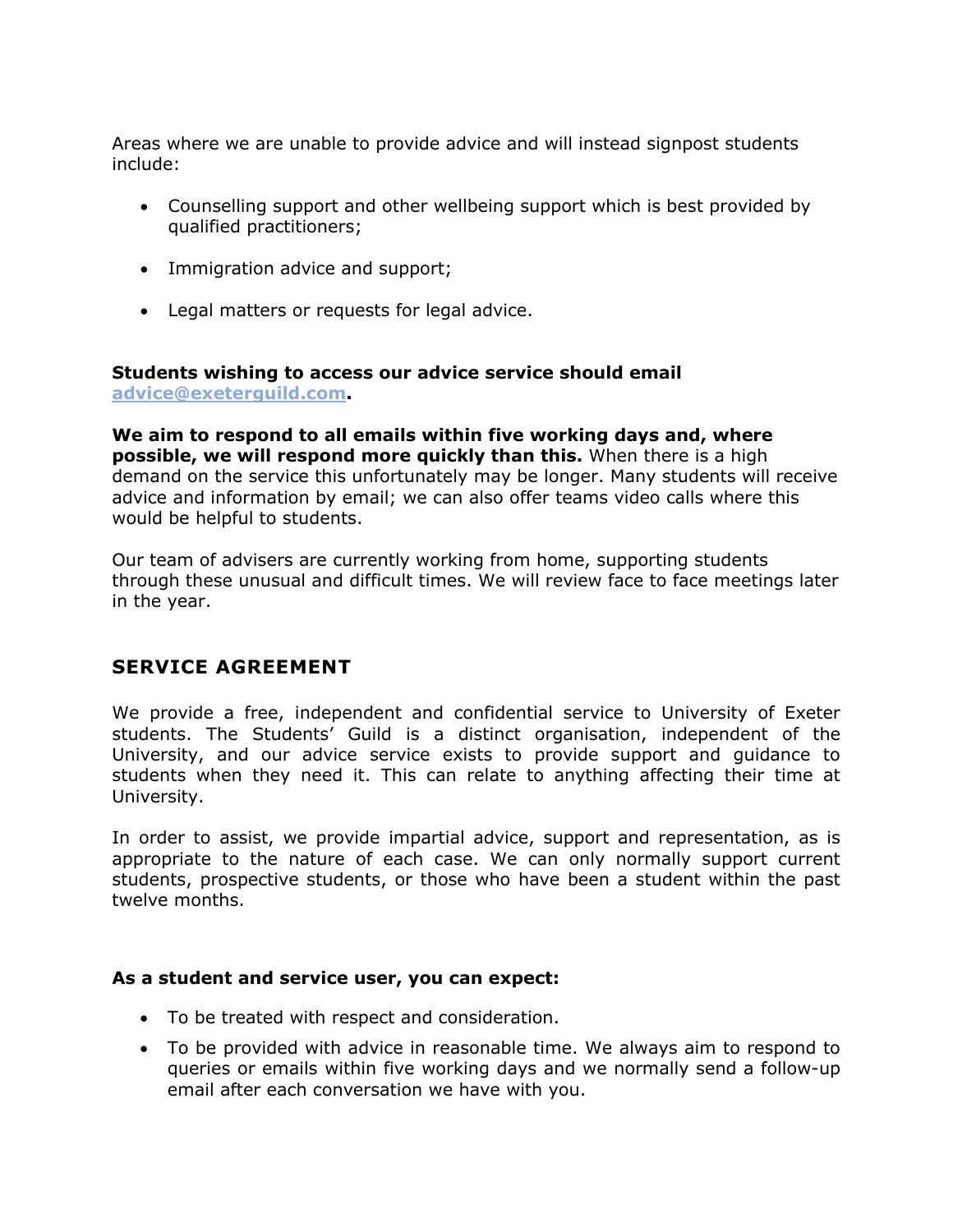- To receive advice in a suitable format. If you have specific access needs please let us know and we will take reasonable actions to meet these.
- To be informed of any conversation we have with University staff or other third parties regarding your case. We will only normally speak to third parties if you have given your explicit consent to this.
- To be provided with details of options for further advice and support, if we are unable to provide this in your case.

#### **We expect you:**

- To be proactive in managing your case. We can offer you advice, but you will be responsible for acting on it. For example, we would expect you to draft any documents for submission to the University.
- To treat all staff with respect and consideration at all times.
- To contact us as soon as you can, avoiding last minute requests unless you weren't able to raise these at an earlier point.
- To provide us with full and accurate information.
- To arrive promptly for any appointments and give as much notice as possible if you are unable to attend.

## **CONFIDENTIALITY**

Our advice service operates on a confidential basis. Nothing a student tells our advisers as a client of the Students' Guild advice service will be shared with any third party organisation or individual, unless we are given specific consent or we are obliged to inform someone. We believe that service users deserve the right to confidentiality to protect their interests.

#### Our definition of confidentiality

We understand confidentiality to mean that we will not share any identifiable information regarding a case or service user with any other organisation or individual, without that service user's expressed consent. This applies in all circumstances, except those where we are obliged to disclose information.

Other than in those exceptional circumstances, only members of staff at Exeter Students' Guild may receive details of cases or service users without first obtaining consent. For most students accessing our service, information will be reviewed by our Student Advisors, Widening Participation specialist and Student Advice Manager, who are the staff who usually provide support to students seeking advice. Information may also be made available to members of our Senior Leadership Team, including our elected officers, as well as those Students' Guild employees and contractors responsible for maintaining our IT systems.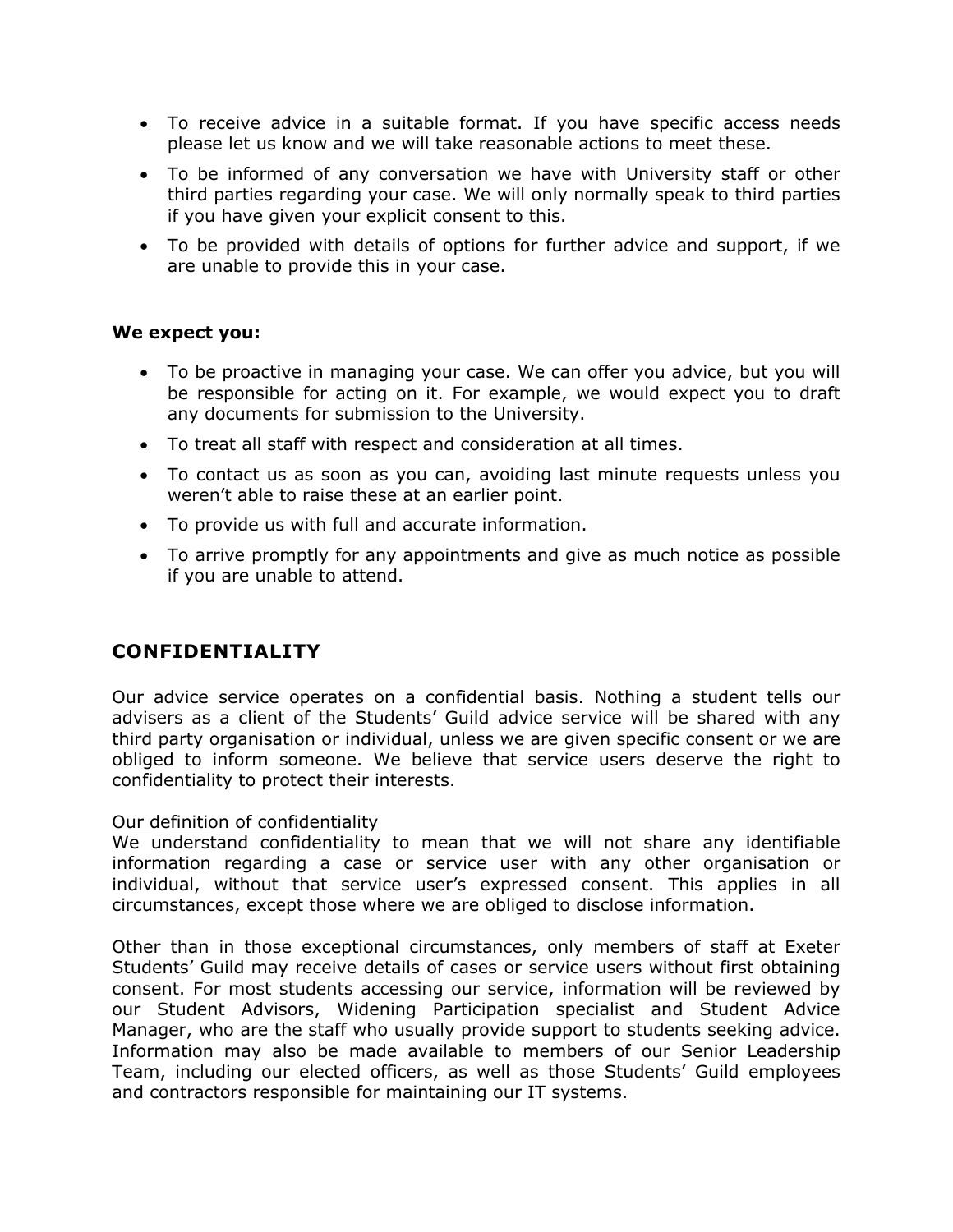We will conduct any appointments in a confidential environment unless agreed otherwise.

#### Breaches of confidentiality

We may need to breach confidentiality in certain exceptional situations, in particular if we feel that someone is at serious risk of harming themselves or others, or we are obliged by law to share information. Any such breach of confidentiality will be treated seriously and will first be discussed with the Head of Student Engagement, or their delegate. It is only in situations where breaching confidentiality is agreed to be the only or best option that this will be done. If we do consider it necessary to breach confidentiality we may, for example, contact the University's Security team, staff within its Welfare team, or the Police.

Where we need to breach confidentiality, we will inform the relevant service user that we have taken such a decision, unless we consider that such a notification may cause an additional risk of harm to that student or to others.

#### Consent to share information

We will not share information or discuss cases with anyone outside our service without explicit written consent, or in the exceptional circumstances documented above.

We may ask for consent to discuss cases with University or external staff, where this is appropriate, and service users may choose to give or withhold such consent. We will always inform service users when we have discussed their case.

In some circumstances, we may also refer service users to other advice or support services and share details of their case, including contact details. We will always request consent before sharing details in this way.

#### Appointment of delegates

Occasionally, service users may choose to appoint a delegate to handle their case, e.g. a parent, guardian, partner or friend. If a service user wishes to appoint a delegate, they must provide written consent for us to liaise with this person and to share information regarding their case. We normally require this to come from the student's University of Exeter email address.

Service users may revoke this delegation arrangement by emailing us at any time to request that information is no longer shared.

#### Requests from third parties

Where we receive requests for information or advice from parents, guardians, friends or other third parties, we are unable to discuss the specifics of the student's situation but, subject to capacity, we will provide general information relating to the processes or areas of advice which they are seeking to discuss.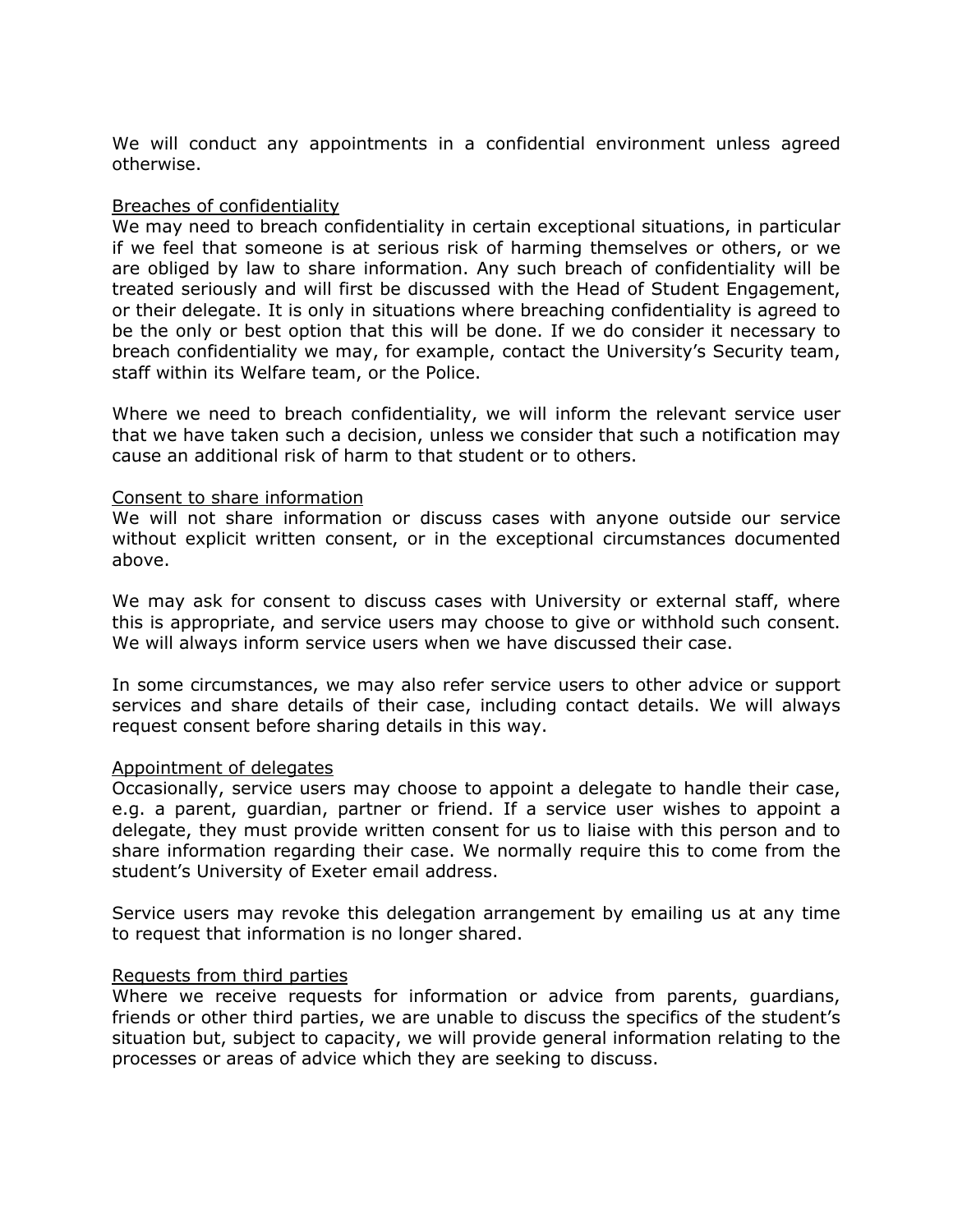In such circumstances, we may contact the student concerned and inform them that we have contacted about their circumstances, inviting them to respond to us if they wish to receive advice or nominate a delegate to act on their behalf.

#### Provision of information by third parties

On occasion, third parties may approach our staff and seek to provide them with information on a service user's case. We will normally refuse to accept such information unless we have the service user's written consent to discuss their case or receive information from these third parties. If information is disclosed to us in breach of this policy, we will contact the service user to inform them of the information we have received and will request their permission to retain the information on their case file.

In exceptional circumstances where we have reason to believe there may be a risk of harm to the service user concerned, to our staff, or to others, we will accept the provision of third party information. If possible, the service user will be notified of this information and any decision to withhold such information will be made only after consultation with the Director of Membership Engagement or their delegate, taking into account any potential risk to Students' Union staff, volunteers and any third parties.

#### Case recording and reporting

The advice service records its enquiries and interactions with service users. This enables us to provide effective support, monitor use of the service and identify any common issues on which we may wish to lobby for change. We also report on the cases we support, but this is always presented in an anonymous form so that individuals' personal details cannot be recognised. This reporting includes both aggregate data (quantitative information) and anonymised case studies (qualitative information).

#### Storage of records

Where we have paper-based case records, we will ordinarily digitise and shred these materials. If it is necessary to retain hard copies, all case records will be stored in a locked room. Otherwise records are stored securely on our electronic systems (Freshdesk and Izuka Case Manager). Records of cases will be destroyed six years after the date on which the case is closed.

#### Telephone / online calls

In some instances it may be helpful to provide advice or arrange appointments via telephone or online video calling facilities. When we call service users, we will arrange a confidential space from which we can make the call, and we will make no reference to who is calling until we are assured that we are speaking directly to the correct person. Our advisers are not able to accept inbound phone calls.

We do not record video or telephone calls and we would not permit service users to record any such calls with us, without prior agreement.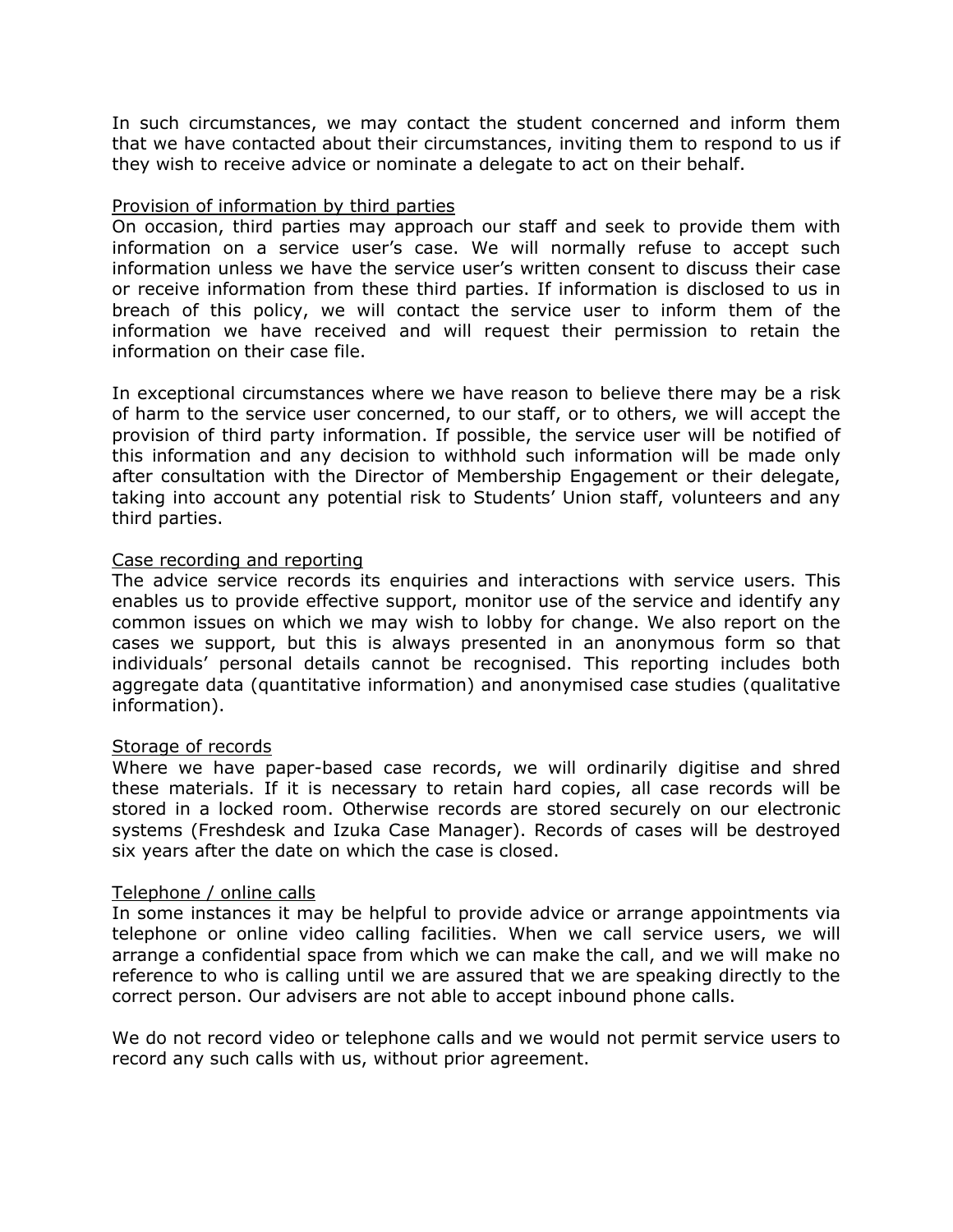## **WITHDRAWAL AND LIMITATION OF SERVICE**

Wherever necessary, our advisers will explain the nature of support that they can provide on your case.

From time to time, it may be necessary for us to impose some restrictions upon service (for instance, refusing to provide any advice until a particular form has been drafted). Where this is necessary, our advisers will clearly state the nature of the support that can be provided to you.

Whilst we are committed to providing the best possible service to our students, there may be some occasions where we must withdraw or impose specific restrictions upon access to our advice. The circumstances in which this may be necessary include, but are not limited, to the following:

- Threatening, violent or abusive behaviour
- Excessive or inappropriate demands on service staff
- Receipt of advice from multiple services on the same matter
- Repeatedly missing agreed appointments
- Circumstances in which our adviser(s) may have a conflict of interest in providing advice

This is not an exhaustive list and in other exceptional circumstances it may be necessary to withdraw or limit service. In all instances the process outlined below will be followed.

## **The process for withdrawing service**

*Please note that wherever this process refers to a specific staff member, they may delegate this responsibility to another member of the Students' Guild management team.*

- 1. Concerns will be raised with the Student Advice Manager at the earliest possible opportunity. They will review the information available to them regarding the case and make a decision whether to further act on any concerns;
- 2. If it is agreed that concerns should be acted upon, a staff member from the Advice Service will consult the Head of Student Engagement;
- 3. The Head of student Engagement will make a decision on whether to withdraw, refuse or impose specific conditions upon service, in consultation with the Student Advice Manager and, if appropriate, any elected Full-Time Officers. Their decision is final. In cases involving significant concerns about the behaviour of a student, consideration will also be given to whether access to wider Students' Union services may be restricted or withdrawn.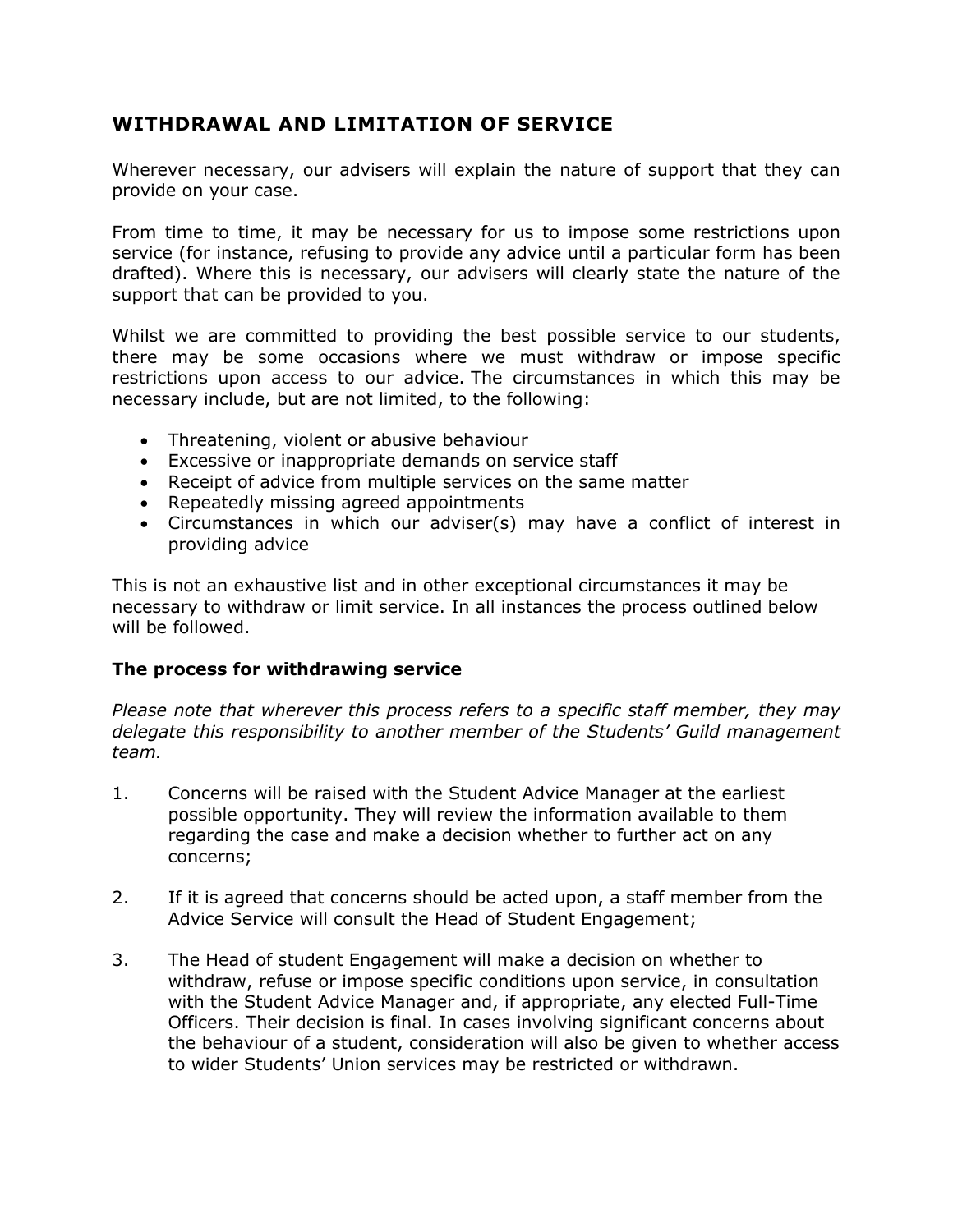- 4. The student concerned will be informed in writing (usually by email) of the decision to withdraw, refuse or impose conditions upon service, with an explanation as to why this decision has been made. Where possible, details of other advice providers and services will be included in this letter. The student will be provided with details of the Students' Guild's complaints procedure.
- 5. Records of this decision, including all correspondence with the student, will be retained within case records until they are destroyed (usually six years after a case file is closed).

Any withdrawal or limitation of service, or significant concern regarding the behaviour of a student seeking advice, will be reported to Student Advice Manager and may be recorded on the service user's case file.

In instances where the reasons for withdrawal of service suggest that a student may pose a risk to staff of the Students' Union, University or a third party, the Head of Student Engagement may inform relevant third parties – for instance, Exeter University's security team, its Student Cases team, the relevant Safeguarding Board, or the Police.

## **DATA PROTECTION**

In order to understand and support students, the advice service will request some data about each service user and their course of study. The Data Protection Act (1998 and 2018) and General Data Protection Regulation (2016) require us to inform service users about the exact data we hold and how they can access this.

## Types of data

When service users register with our service, they will be asked for information about their case and they may also be asked to provide contact details. At any appointment, our staff will take notes to enable us to understand and support the case.

#### Personal data

The data we request includes course and contact details. These details allow us to identify and contact service users for the duration of their course. Any case information will be held securely until its eventual disposal six years after the case is closed. Records containing confidential information will be disposed of securely.

#### Sensitive personal data

We may ask service users to provide us with some demographic or other personal details when registering with our service. We may use this data in reports and case studies but service users will not be named or otherwise identifiable in these documents. Service users will never be required to provide any such information in order to access our advice.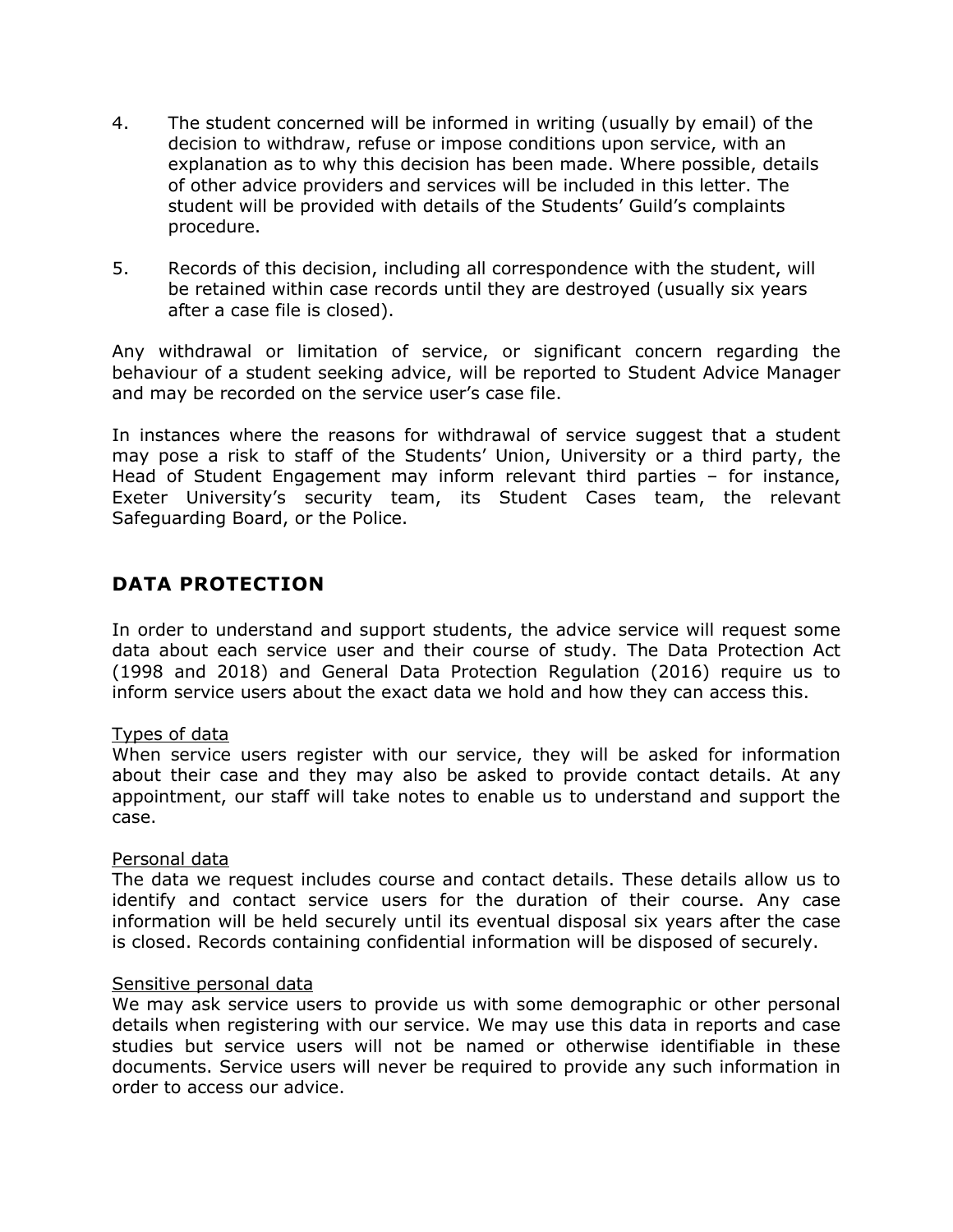#### Other sources of data

- $\circ$  Letters and documents: we may retain letters and other documents related to a case, where service users have shared them with us or we have received them through people whom they have consented for us to contact. These will be kept in a locked room or stored securely on our electronic case management software, depending on their format. Wherever possible, relevant information will be digitised and hard copies returned to the service user or shredded. Files containing sensitive information or third-party details will only be retained where, in the opinion of our advisers, having access to these documents is essential in enabling us to provide effective confidential advice to that student.
- $\circ$  E-mails: we will store any case-related e-mails from service users or people they have consented for us to contact on our electronic case management systems.
- o Online case management system: we use a confidential case management system, Iizuka Case Manager, which gives us access to some personal data which is obtained from the University's student information system, in line with the data sharing agreement between Exeter Students' Guild and the University of Exeter.

#### Access to data

Access to information about cases is limited to members of staff directly connected with the advice service. We will not share information about cases with anyone else without the service user's permission. We may discuss cases with relevant University staff or external services if service users have given us specific permission to do so, or in exceptional circumstances where we identify a need to breach confidentiality (see *Confidentiality*, above). We may also present cases anonymously, as case studies. In this instance we will ensure that the service users concerned are not identifiable from the information we present.

#### Accessing records

We are happy to share with any service user the information our advice service has relating to them and their case. Information can be requested informally by emailing us at [advice@exeterguild.com](mailto:advice@exeterguild.com)

Information about making a formal subject access request can be found here [Subject Access Request](https://www.exeterguild.org/dataprotection/access/)

## **FEEDBACK AND COMPLAINTS ABOUT THE ADVICE SERVICE**

We welcome feedback from students and we are keen to hear about your experiences, views and ideas. When tickets are closed we will send a link for students to be able to provide anonymous feedback. We also would welcome emails our Student Advice Manager, [vics.brown@exeterguild.com](mailto:vics.brown@exeterguild.com) if you would like to share any feedback with us.